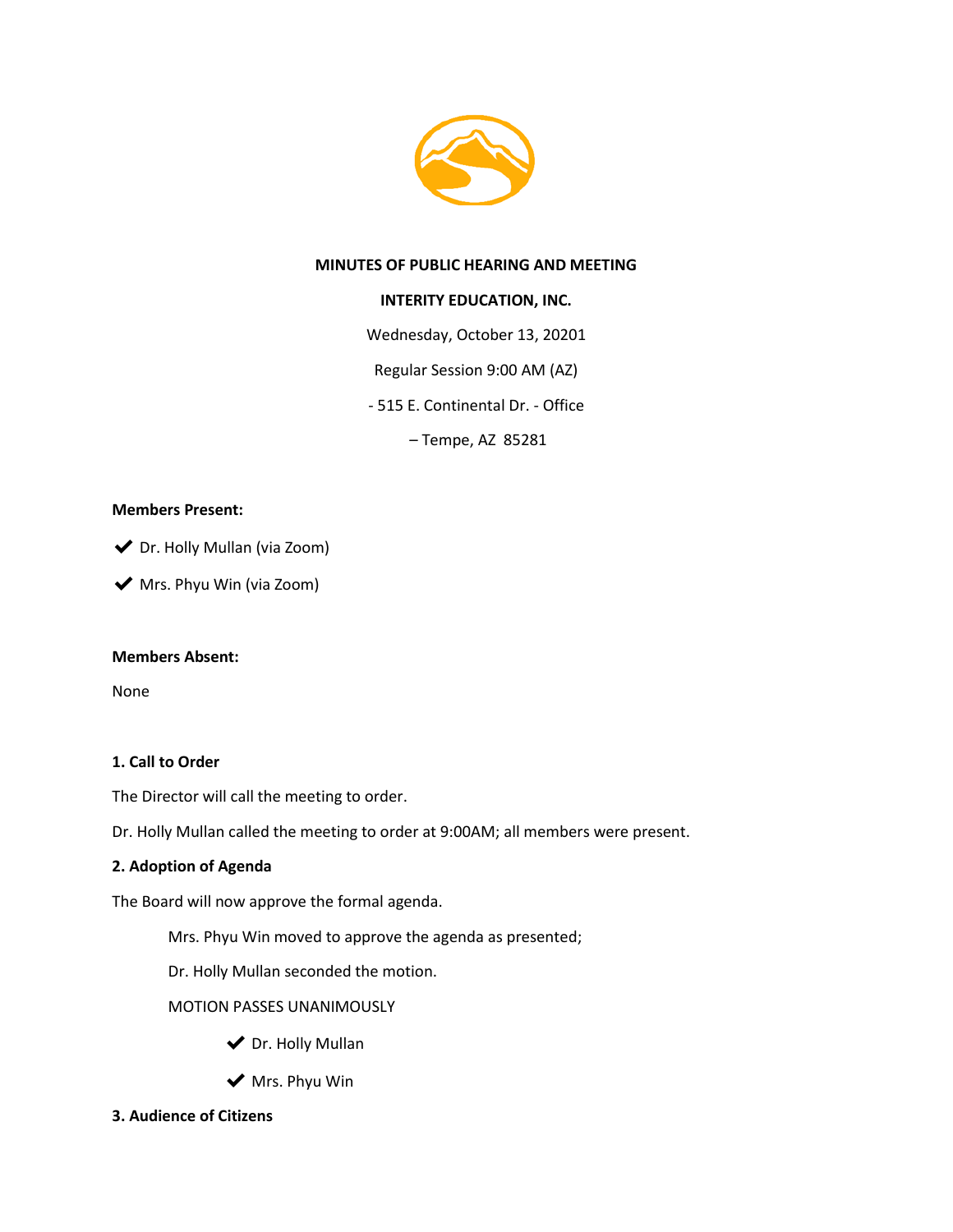At this time, the President of the Board will ask members of the audience if they would like to speak regarding any issue before the Board. No formal action may be taken on any issue unless the item appears on the Agenda. Members of the public wishing to comment on an agenda item may do so at the time the item appears on the agenda. Items not on the agenda may be addressed during the "Audience of Citizens". The Board may respond to criticism, ask that staff review a matter, or place an item on future agenda.

None.

## **4. Executive Session**

A.R.S. § 38-431.03 permits an executive session or closed meeting to be held for discussion and consideration of any of seven particular subjects. A majority of the members of the Governing Board must vote to convene an executive session during a public meeting held prior to the executive session. The general public is properly excluded from such a session. Only those individuals necessary to the conduct of such a meeting may be present. All matters discussed in an executive session must be kept confidential by those attending. No vote may be taken during an executive session. Any final action on an item discussed in an executive session must be taken during a public meeting. A.R.S. § 38-431.03.

The purposes for which an executive session discussion may be held are the following:

A. Personnel matters involving a specific individual.

- B. Confidential records.
- C. Student discipline matters.
- D. Legal advice provided by the public body's attorney.
- E. Discussion of pending or contemplated litigation with the public body's attorney

F. Instruction of designated representatives concerning negotiations with employee organizations.

G. International and interstate negotiations and negotiations by a city or town with a tribal council.

H. Instruction of designated representatives concerning negotiations for the purchase of real property.

None

## **5 Discussion and Possible Approval of the SY 2020/21 Annual Financial Report (AFR)**

Mrs. Phyu Win led the board through a detailed overview of the SY 2020/21 Annual Financial Report.

Mrs. Phyu Win moved to approve the SY 2020/21 Annual Financial Report

Dr. Holly Mullan seconded the motion.

## MOTION PASSES UNANIMOUSLY

◆ Dr. Holly Mullan